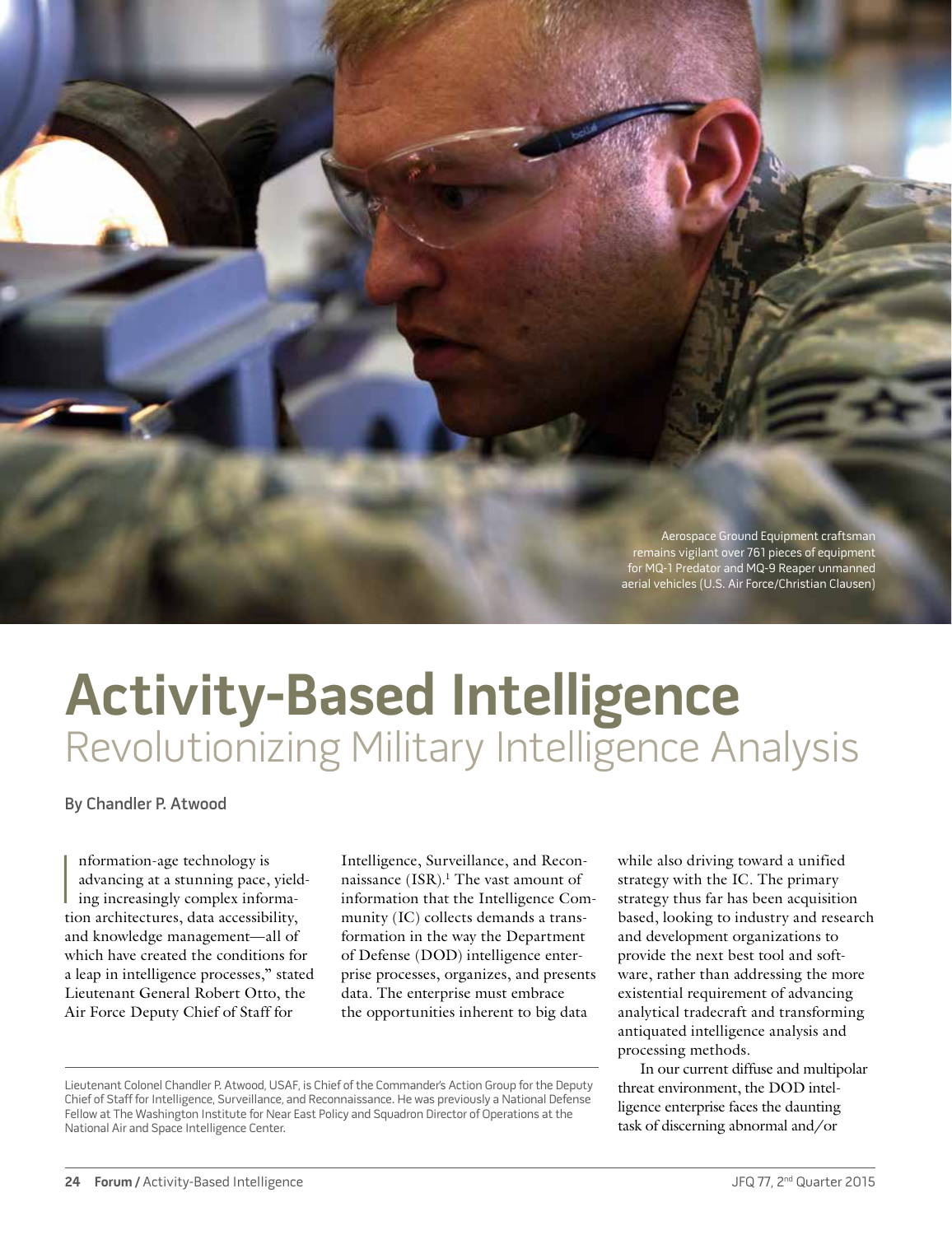significant activities from normal patterns of activities. To truly revolutionize and fundamentally change from an individual exploitation process to analysis-based tradecraft, the enterprise needs to harness the potential of big data, replacing the methodology of individually exploited pieces of data with an activity-based analysis approach, known as Activity-Based Intelligence (ABI). Use of the ABI methodology will enable our intelligence analysts to focus on hard problems with critical timelines as well as normal dayto-day production activities across the spectrum of conflict. This methodology will aid in the development and understanding of patterns of life, which in turn will enable analysts to differentiate abnormal from normal activities as well as potentially defining a "new normal." Furthermore, the sharp incline in the amount of data, recent information technology (IT) advances, and the ABI methodology impel significant changes within the traditional DOD intelligence production model of PCPAD (planning and direction, collection, processing and exploitation, analysis and production, and dissemination).

#### **Big Data: A Problem or Opportunity?**

Today's IC faces the data challenges of the "four Vs" with persistent sensors soaking the battlespace: *variety, volume, velocity*, and *veracity*. The DOD intelligence enterprise processing, exploitation, and dissemination (PED) systems and analysts cannot keep pace with the four Vs inherent in big data or continue to mitigate the tendency of each organizational entity to build stovepiped systems with poor interoperability overall.2 The IC has dealt with data volume and velocity issues for decades, but the challenge has more recently expanded to include the full complexity of big data with variety and veracity added to the equation as illustrated in figure 1.

Even today in Afghanistan where ISR forces have been redundantly layered for years, the creation of a timely, coherent picture gained from integrated, multisource intelligence data is a rarity. For

#### **Figure 1. The Four Vs of Big Data**



instance, U.S. and North Atlantic Treaty Organization forces in Afghanistan have suffered losses when they were surprised by an unexpected larger insurgent force not detected and relayed in time even when there were ever-present ISR assets operating in a permissible environment.3 This assertion still stands true today and portends an enduring DOD intelligence enterprise challenge of integrating disparate datasets into a clear picture for warfighters and their commanders across all types of battlespaces. Whether we reflect over the last 13 years operating in a permissive environment or look to the future in a potentially highly contested battlespace, DOD intelligence organizations will operate in domains in which all four Vs of data combine to create the big data conundrum.

Most DOD intelligence enterprise analysts contend that "drowning in data" leaves our intelligence organizations afflicted with overstimulation and overwhelmed with man-hour intensive PED. Specifically, the DOD Joint Distributed Common Ground System (DCGS) enterprise fits this paradigm and has yet to reach its full potential of networking and integrating the entire spectrum of

national and tactical intelligence due to a preoccupation with data exploitation. DCGS is a system with a laser focus on single-source, quick-look reporting. It does not provide larger discovery from the integration of multiple intelligence (multi-INT) disciplines and sources.

Since 2003, the Air Force DCGS and the greater DOD intelligence enterprise have seen a steep growth in the number of sensors with multiple exponential increases in the data each produces, as well as the multiple forms of data formats they must process and exploit. For instance, we started this era with a strong and growing dependence on a narrow fieldof-view full-motion video (FMV) MQ-1 Predator observing a 0.1 x 0.1 kilometer (km) "soda straw" spot on the ground. Today our DCGS core sites focus on processing, exploiting, and disseminating intelligence from dozens of MQ-1 combat air patrols while also absorbing increased data from newer sensors with a much larger target area coverage. In the future, wide area airborne surveillance programs of record will have a sensor coverage area of an enormous 30 x 30 km. These advances in motion video coupled with the expansion of sensor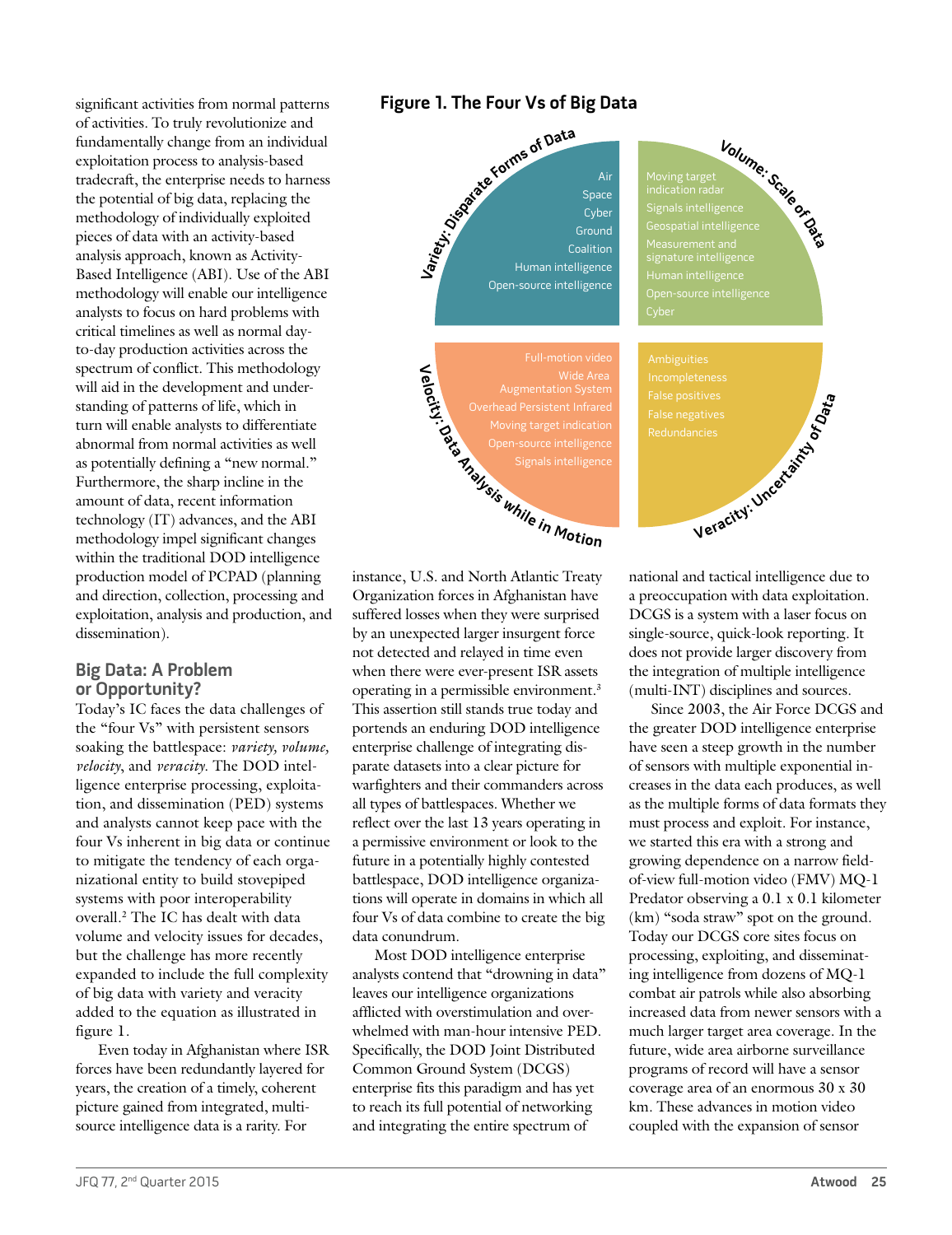coverage across the spectral bands, such as the data intensive hyperspectral sensors, and the burgeoning light detection and ranging sensors drive a significantly greater data problem concerning the four Vs. The list goes on, with increasing signals intelligence (SIGINT) sensors and moving target indicator (MTI) sensors as well as the growing integration of overhead persistent infrared (OPIR) data and nontraditional measurement and signatures (MASINT) sensors into the IC enterprise. This ever-expanding list of data generators leaves the ISR operators in a state of near paralysis and the training shops and leadership saying, "enough is enough."4 Today's focus on single-source exploitation in an environment of multisource data availability clearly hinders analysts from understanding and conveying the overall meaning of the integrated results.

In today's dynamic and complex battlespace, the DOD intelligence enterprise requires near simultaneous access to and analysis of data from a multitude of sources and disciplines thereby embracing big data. These integrated disciplines should include at a minimum SIGINT, human intelligence (HUMINT), geospatial intelligence (GEOINT), MASINT, and even open source intelligence (OSINT) to understand the problem and provide actionable intelligence to warfighters. Today's analysts tend to develop an expertise in only one or two of these disciplines, resulting in their inability to understand and convey the overall meaning of the integrated results potentially obtainable from all data.

In spite of big data overwhelming our existing ISR exploitation capabilities, there are indications that change is starting to occur. The increase in sensors and resulting vast amounts of disparate data coupled with the increasing capabilities of IT systems to handle the deluge are transforming intelligence analysis. The traditional process of stitching together sparse data to derive conclusions is now evolving to a process of extracting conclusions from aggregation and distillation of big data.5 Although IT solutions will enable our analytical shift, the largest impact

will come from replacing the methodology of individually exploited pieces of data with Activity-Based Intelligence. ABI is a high-quality methodology for maximizing the value we can derive from big data, making new discoveries about adversary patterns and networks, yielding context, and therefore also providing greater understanding.6 The information age now brings the potential for technological improvements to harness big data in such a way that true ABI methodology can indeed become a reality.

#### **Activity-Based Intelligence**

*Activity-Based Intelligence* has already been defined in many different ways, and after many months of debate, a codified and agreed-upon definition, based on Under Secretary of Defense for Intelligence guidance, finally exists: "ABI is a multi-INT approach to activity and transactional data analysis to resolve unknowns, develop object and network knowledge, and drive collection."7 The following paraphrasing may resonate more with DOD ISR professionals, enabling a better understanding of ABI, though not intending to replace or circumvent the established definition:

*ABI is an analysis methodology which rapidly integrates data from multiple INTs and sources around the interactions of people, events and activities, in order to discover relevant patterns, determine and identify change, and characterize those patterns to drive collection and create decision advantage.*<sup>8</sup>

ABI is an inherently multi-INT methodology that invokes a transformational approach to data processing and analysis. The methodology uses a large volume of data from a variety of intelligence sources to enable data correlations that, among other things, drive discovery of weak signatures and patterns in a noisy data environment. This methodology will fill critical gaps in single-source data PED processes. It will also help resolve unknowns through the process of correlating activity data with information about the attributes, relationships, and behaviors of known and unknown objects in ways that cannot be done today without proper automation. By accumulating the multi-INT data on individual activities, an ABI analyst can correlate activities, detect anomalies, and discover links between objects. The derived object and network knowledge will enable the discovery of new facilities, links and nodes, and patterns of activity. An ABI analyst correlating activities and resolving objects will enable real-time tipping and cueing of sensors, thereby driving collection, again, in ways that cannot be done today.<sup>9</sup>

#### **Methodology in Action**

The confluence of four Vs in big data requires a significantly different way of handling the task(s) that traditional intelligence methodologies cannot support. For instance, the Intelligence Community reportedly had pieces of information that provided indicators of the impending August 21, 2013, chemical weapons (CW) attack in Syria, but seemingly failed to process and integrate the information in time to portend such an attack. According to a White House Press Secretary official report, "In the three days prior to the attack, we collected streams of HUMINT, SIGINT and GEOINT that reveal regime activities that we assess were associated with preparations for a chemical weapons attack."10 This reported shortfall raises troublesome questions for the analytical integration capabilities of the IC and provides a hypothetical backdrop from which to develop an ABI tradecraft workflow template applying its four pillars and main enablers.<sup>11</sup>

Perhaps the individual agencies had the data 3 days prior but failed to (or were unable to) integrate all the data from their respective data streams in order to first derive understanding and then to identify key indicators of abnormal activity in a way that would lead to a credible, defendable conclusion. Conceivably, the data associated with the individual intelligence components only made sense after the attack, when the events were manually retraced and integrated across the other data sources through a manpower extensive postevent reconstruction.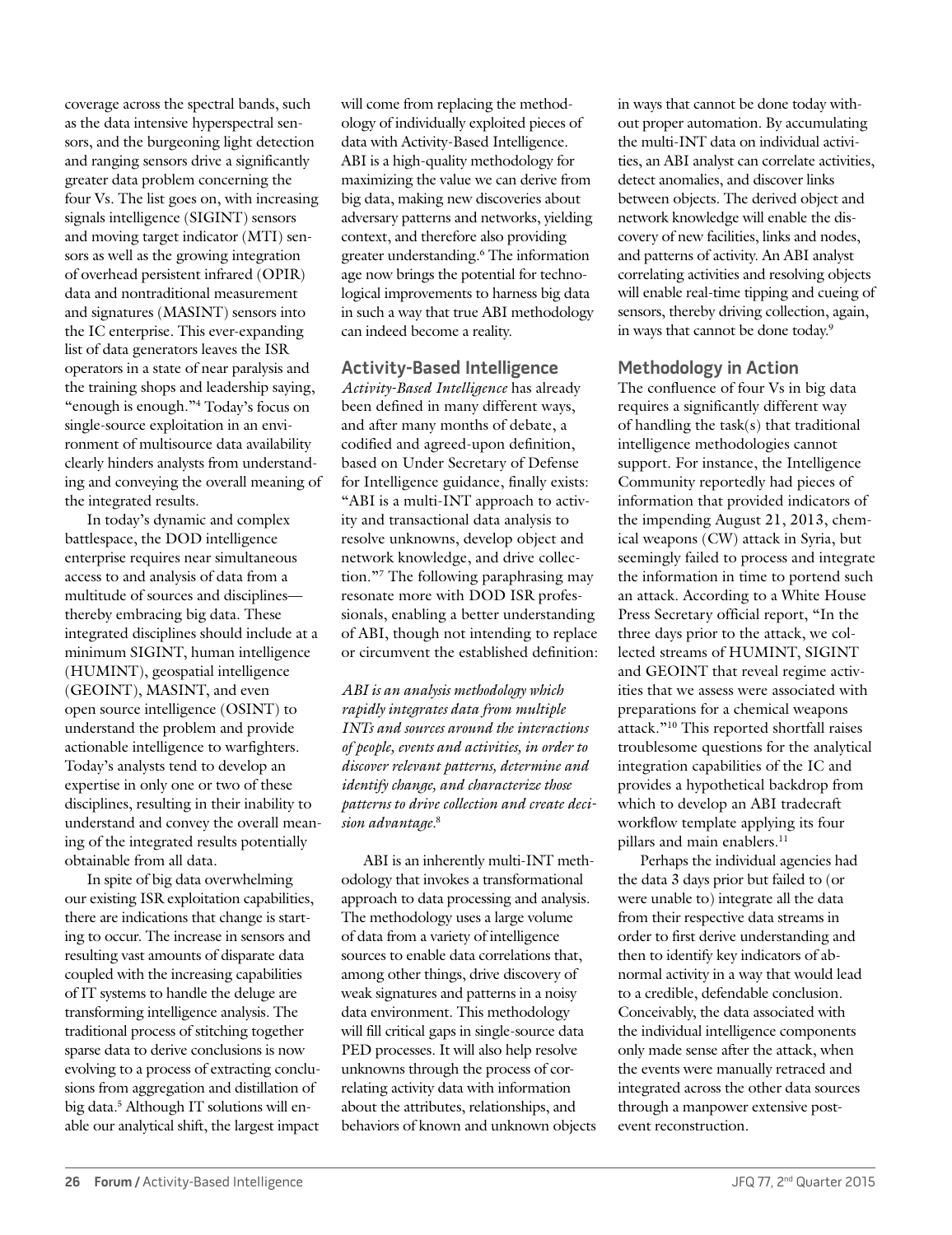The ABI methodology will revolutionize the analytic processes applied to situations like this example in a way that will enable automated real-time correlation of data and information from current collections as well as through archived data sources. These data correlations can establish baseline understanding of the information, historic trends of activity, and provide identification of anomalies. When in action, the ABI methodology has four, not necessarily sequential, pillars: georeference to discover, integrate before exploitation, data (sensor) neutrality, and sequence neutrality.12

The absolute first step in the ABI methodology must be *georeference to discover*. All data sources should be spatially and temporally indexed at the time of collection rather than treated as an afterthought or last step in the analytic process as often accomplished today across the IC, if possible. ABI depends on a variety of multi-INT data that need to be integrated to fill holes in sparse single-source datasets. To mitigate gaps in single-source data, all of the collected data must be "georeferenced" to a specific point in space and time.13 Only then will an ABI analyst be able to correlate, integrate, and cluster the multi-INT data around a "spot of interest," enabling the discovery of entities, activities, transactions, and begin to relate them.14 Having preconditioned data, with explicit spatial and temporal aspects, allows the ABI analysts to spend more time applying contextual knowledge to the problem set, focusing their analysis.

Using Syria's use of chemical weapons as a backdrop, what if regime personnel were observed operating in an area used to prepare chemical weapons in the days leading up to the attack? Hypothetically, we could call this an analysis failure where the IC had the indications but did not integrate and make sense of the incoming multi-INT data fast enough. Imagine instead HUMINT and other data sources not fully used in the analysis had been georeferenced and temporally tagged at collection, enabling an ABI analyst to retrieve and integrate the sources through an interactive spatial application tool.<sup>15</sup> The ABI product then



**Figure 2. Traditional and Current PCPAD Intelligence Process**

Essential Elements of Information Priority Intelligence Requirements Commander's Critical Information Requirements

**Key Intelligence Questions**

becomes a relationship "map" of the objects and entities and their transactions, such as those activities surrounding preparatory CW attack efforts. Even in contested battlespaces, where data sources are sparse, it is only through georeferencing all the available multi-INT data that the ABI analysts can begin their workflow.

After georeferencing the collected data within the ABI context, it will be *integrated before exploitation*. Georeferenced data are associated at the earliest integration point, before an analyst conducts detailed exploitation and analysis, not at the end of the production process. The ABI methodology looks for relationships at the earliest point of consumption, applying context earlier than in the classic intelligence process. That process, codified in joint doctrine as a production model of PCPAD, integrates exploited and analyzed single-source information at the end of the process.16 When executed, the PCPAD model narrowly focuses on exploiting the stovepiped data first and then passing to a multi-INT or all-source analyst to integrate the different pieces of exploited data as depicted in figure 2.

Still, much of the IC continues to be mired in a linear process that relies too heavily on a preset targeted collection strategy as well as an independent single-source PED and analysis process to address intelligence gaps. Yet by embracing the ABI methodology, the IC can overcome profound yet surmountable challenges of transforming this antiquated intelligence process and the related analytic tradecraft into one best suited for success in today's data-congested enterprise.

During execution, the PCPAD model narrowly focuses on a linear approach to pushing data, typically single-sourced, to address an intelligence gap driven by causation, like Syria's CW example. In this traditional method, some information may have been inadvertently discounted during the stovepiped exploitation process. In some cases, the relevancy of the information only develops significance when associated and integrated with another data source at the time of exploitation. The ABI methodology will provide the means of avoiding the trap of viewing data from a single source or multiple sources of the same discipline and making what may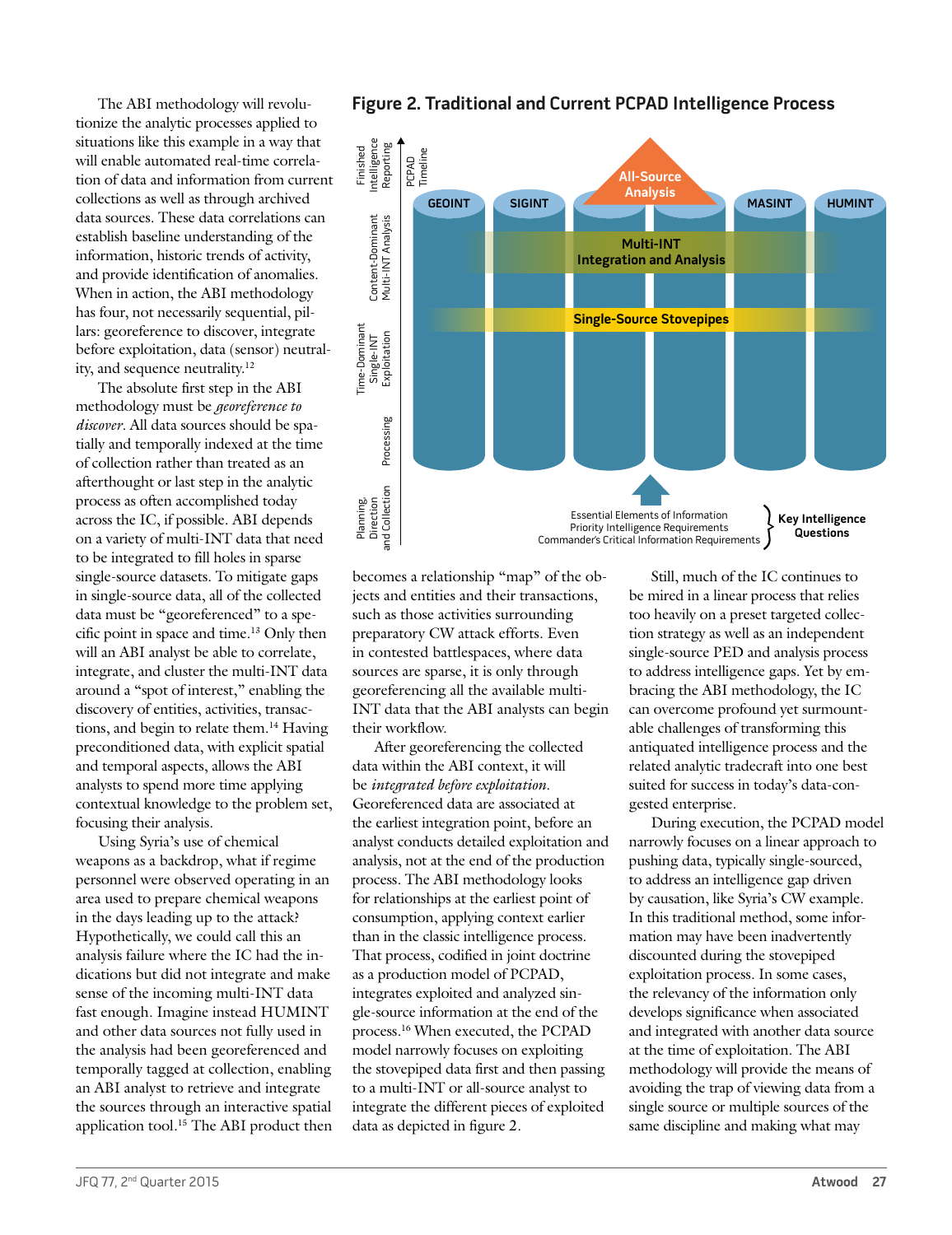

### **Figure 3. How ABI Transforms the Traditional Intelligence Process**

well prove to be inaccurate or incomplete value judgments before understanding the full picture.

In so doing, the ABI methodology enables analysts to sift through large volumes and varieties of data to see how the data overlap and intersect, identifying associations and enabling significant events to rise above the noise of data triage. For instance, in our previous CW example, let us now presume a HUMINT or SIGINT tip, not "finished intelligence" reporting, has been intercepted indicating that the use of CW had been ordered. This is information that could have been integrated earlier in the intelligence production process. A GEOINT analyst routinely observing imagery may have not seen abnormal activity days leading up to the attack. However, if the HUMINT or SIGINT tip had been known by the GEOINT analyst at the time of imagery exploitation, then what was potentially disregarded as insignificant activity may have been associated with preparatory CW operations and identified as such.

As depicted in figure 3, this potential ABI-derived discovery would then

drive additional analysis including the time-dominant exploitation requirement of the GEOINT, SIGINT, and any additional INT data pertaining to that area. In this case, the time-dominant exploitation of the HUMINT or SIGINT provides the GEOINT analyst with enough insight to focus his exploitation efforts on a specific area of the imagery, potentially reducing exploitation resources. Assuming limited information is available to corroborate potentially anomalous activity, a dynamic re-tasking of sensors could be conducted, driving real-time collection. After the ABI analyst commingles the various pieces of data and identifies key pieces, exploitation begins to occur within each INT, providing the results to the multi-INT analysts to conduct integration of the exploited information and address the intelligence questions as the process continues to add additional information. Finally, an all-source analyst may receive the multi-INT integrated information to provide additional context and subject matter expertise to this ABI methodology discovered intelligence of preparatory CW operations.

In addition to PCPAD's inherent inflexibility to integrate single INT sources earlier in the process, it relies too heavily on an antiquated preset targeted collection strategy against known adversary targets. The PCPAD premise of targeted collection is highly reliant on known and distinguishable signatures supported with doctrinally aligned tactics, techniques, and procedures (TTPs) to be effective against such threats. The post– Cold War's diffuse and complex threat environment displays inherently nonstate threats, fleeting signatures, and minimally supporting doctrine from which to focus PCPAD's target-based collection strategy. To transform the current paradigm from a deliberate fixed target focus requires a revised model.

The ABI methodology does not have a traditional target-centric approach to analysis, like observing specific CW stockpiles and production facilities on a daily basis. Using the *integrate before exploit* ABI pillar, the analyst is informed by the commingled data, allowing him to search for observables and to potentially discover a threat signature or indicator that was not discernable in the PCPAD paradigm. An ABI analyst integrating a variety of disparate datasets in this fashion may have provided the activity linkage leading up to Syria's CW attack well before the intelligence process reached the all-source analyst.

Furthermore, the observed activity, potential discoveries, and identification of gaps surrounding a specific problem set will in turn drive current and subsequent collection requirements as depicted in figure 3, with the arrow from "discovery" to "planning and direction." This correlated data discovery will potentially answer questions that were never asked or the analysts were unaware of the answers or how to answer the question in the past. Accordingly, the collection manager and end customer do not necessarily need to know beforehand how the analysts plan to use the data, unlike the traditional targeted collection model. Such a transformation will likely drive predetermined collection decks obsolete, while also enabling the analysts to improve their understanding and build specialized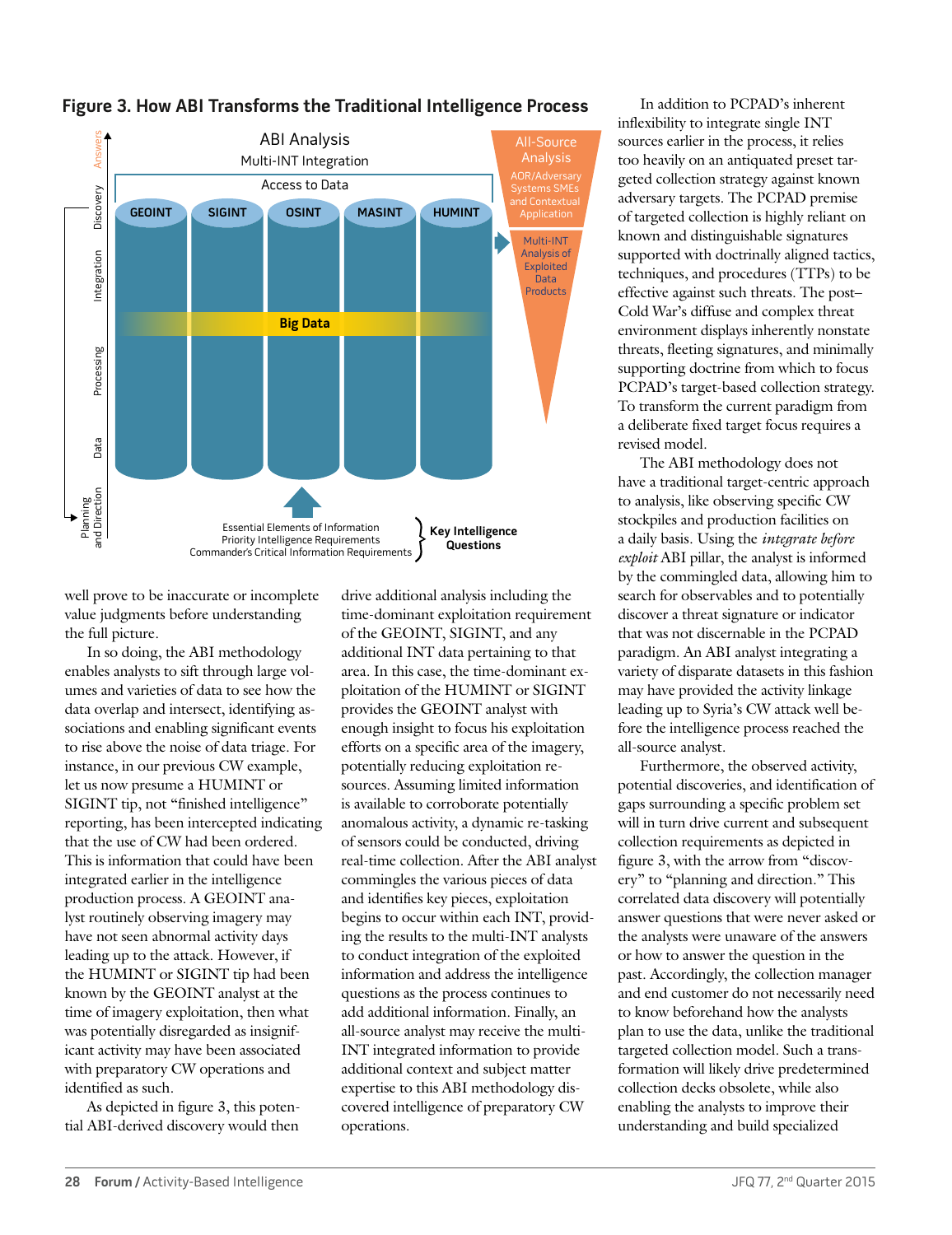

Distributed Common Ground System–Army Program Manager assesses tactical glasses demonstrated at Enterprise Challenge 13 (U.S. Army/Kristine Smedley)

collection strategies with faster decision cycles and anticipatory analysis.

The first two ABI methodological approaches of georeference to discover and data integration before exploitation with their focus on multi-INT data clustering can enable the discovery of new intelligence in a noisy data environment. Moreover, these new methods can also fundamentally transform the PCPAD and traditional analytic processes to be more responsive to analyst and warfighter needs.

The next pillar to achieving the ABI methodological transformation occurs only when we take a *data (sensor) neutrality* approach*.* This pillar is predicated on accepting all data sources—that each can potentially be equally viable and that one data source or piece of data is not biased over the other.17 In this case, an ABI analyst does not favor any particular intelligence discipline (for example, SIGINT) reporting over any other data source (for example, GEOINT synthetic aperture radar [SAR] imagery). Likewise, an ABI analyst must accept a nonspatial or georeferenced data source because it may act as a tip for other sources. For instance, SIGINT or HUMINT data that may have an error of probability that geographically covers a large city and cannot be pinpointed to a specific suburb or facility must be treated as just as viable as a piece of information with exacting coordinates. Also, a fleeting piece of intelligence, like transitory CW preparations and the nonpersistent nature of poisonous gas when employed, must reside at an analyst's fingertips to correlate with the other pattern developing multi-INT data. Additionally, the data must encompass a full range of sources, to include OSINT, especially social media (for example, YouTube).18 For instance, local Syrian social media reports of the CW attack numbered in the thousands, with hundreds of videos to confirm the attack and highly credible reporting from

international humanitarian organizations and hospitals.19 Of course, an ABI analyst has to understand and account for the confidence, reliability, and potential errors in the data source as well as the interrelationships of what the data from the separate sources are providing and their integrated results.

Much of the collected data prior to an event or abnormal activity, such as the activity observed 3 days prior to the CW attack, would likely appear irrelevant at the time of initial exploitation. However, the observed CW activity can be quickly identified as significant when an ABI analyst applies the *sequence neutrality* approach, the fourth pillar of ABI. Essentially, ABI analysis of the data may happen immediately, or the data may not become relevant until the analyst acquires more data and is able to develop a pattern of activity.20 As such, previously collected

(continued on page 32)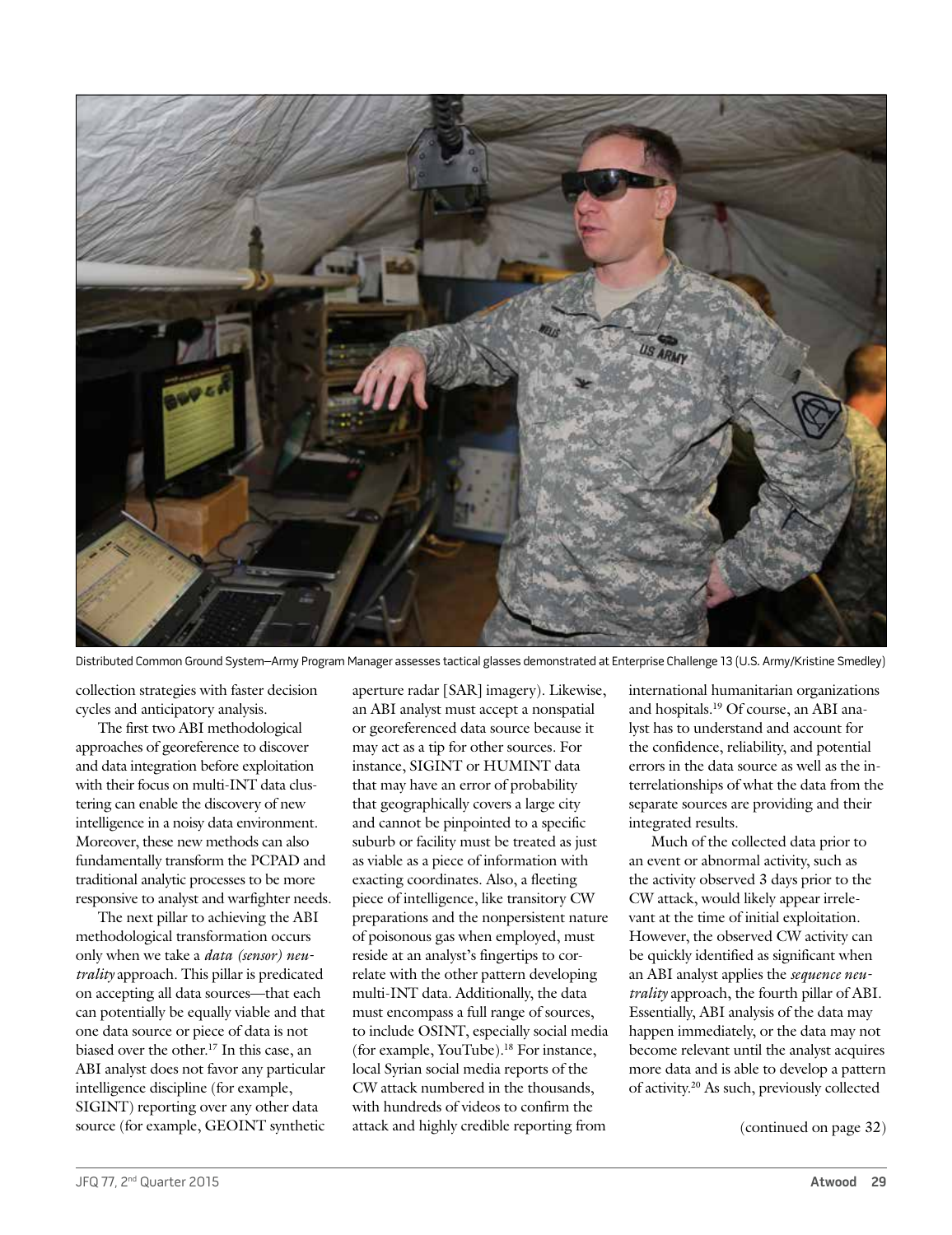# Five Examples of Big Data Analytics and the Future of ISR

By Jon A. Kimminau

When we talk about U.S. Air<br>Force intelligence, surveil-<br>2023 we often depict it graphically a Force intelligence, surveillance, and reconnaissance in 2023, we often depict it graphically as beginning with a global array of sensors that produces a variety of data absorbed in a cloud, from which multisource and all-source analysts produce decision advantage for both national and combatant decisionmakers. Big data analytics is at the core of this vision, and its impacts to intelligence analysts and the way they execute their mission will be multifaceted.

How can we describe these impacts? What are some examples or ways to show how big data analytics will work? To answer these questions, we must first understand what is meant by big data analytics and how it can be distinguished from most of our present analysis operations. There are three essential elements to true big data analytics:

- **•** A high volume, velocity, and variety of data with both time and space dimensions from multiple sources are collected and metatagged in an information "cloud."
- **•** Applications that allow analysts to manipulate, visualize, and synthesize the data, leveraging relationships between data elements, must be dynamically developed and accessible.
- **•** Analyst operations on the cloud their projects, queries, folders, access—must be captured and continuously added to the cloud as additional metatagged data.

These three elements are at the heart of big data applications in the commercial and information technology digital space. But more importantly they are at the forefront of future intelligence developments and will greatly impact every activity.

#### **Discovery**

*Intelligence discovery* is the ability to select, manipulate, and correlate data from multiple sources in order to identify information relevant to ongoing operations and requirements. Discovery is about better organizing and using the data that we already know. It is also about finding previously hidden patterns and anomalies—former Secretary Donald Rumsfeld's "unknown unknowns." Imagine in the future that a Pacific Air Forces air operations center analyst is examining air activity in the South China Sea over the past 2 weeks and notes a pattern of flights from select Chinese bases to outposts in the Paracel and Spratly Island groupings. Using an application, the analyst isolates bases of origin and destination and filters the past 4 months of data to visualize the activity. She discovers a pattern that may be a shuttle operation of troops to outposts from which the troops apparently do not return to home base. This activity is then reported by the analyst as a previously unknown buildup of Chinese forces in disputed islands, which may lead to international confrontation. Our ability to discover this kind of activity today is severely restricted by an inability to understand what we have already got. The data are derived from varying sensors, compiled in separate databases, and not accessible and manipulable by any single application. Big data analytics will help us move to a digital "commons," organize our data in uniform manner across all our sources, and then bring new applications for exploring the data to an analyst's workstation.

#### **Assessment**

*Intelligence assessment* is the ability to provide focused examination of data and information about an object or an event, to classify and categorize it, and to assess its reliability and credibility in order to create estimates of capabilities and impacts. Assessment is how intelligence determines what our consumers should be concerned with—and how concerned they should be. Imagine in the future a military strike against a terrorist target in a Central Asian nation, using an unmanned aerial vehicle. Commanders want to know the success of the strike. An analyst, drawing on nearreal-time imagery and past information about the site and activity around it, uses an application that detects all changes. In addition, the application provides a visualization of the reactions of both people and objects in the target vicinity. Synthesizing this information rapidly, the analyst can provide nearreal-time battle damage assessment to the commander, reporting that the primary physical target was destroyed, that bodies were present, and that vehicles appeared to take some persons away from the target area at speed. Although communications from the high value individual (HVI) ceased at the strike, the vehicle departure with a body is included in the assessment that "the target was physically destroyed; X persons killed and Y possibly injured; therefore, we are confident the HVI

Dr. Jon A. Kimminau is a Defense Intelligence Senior Leader and the U.S. Air Force Analysis Mission Technical Advisor.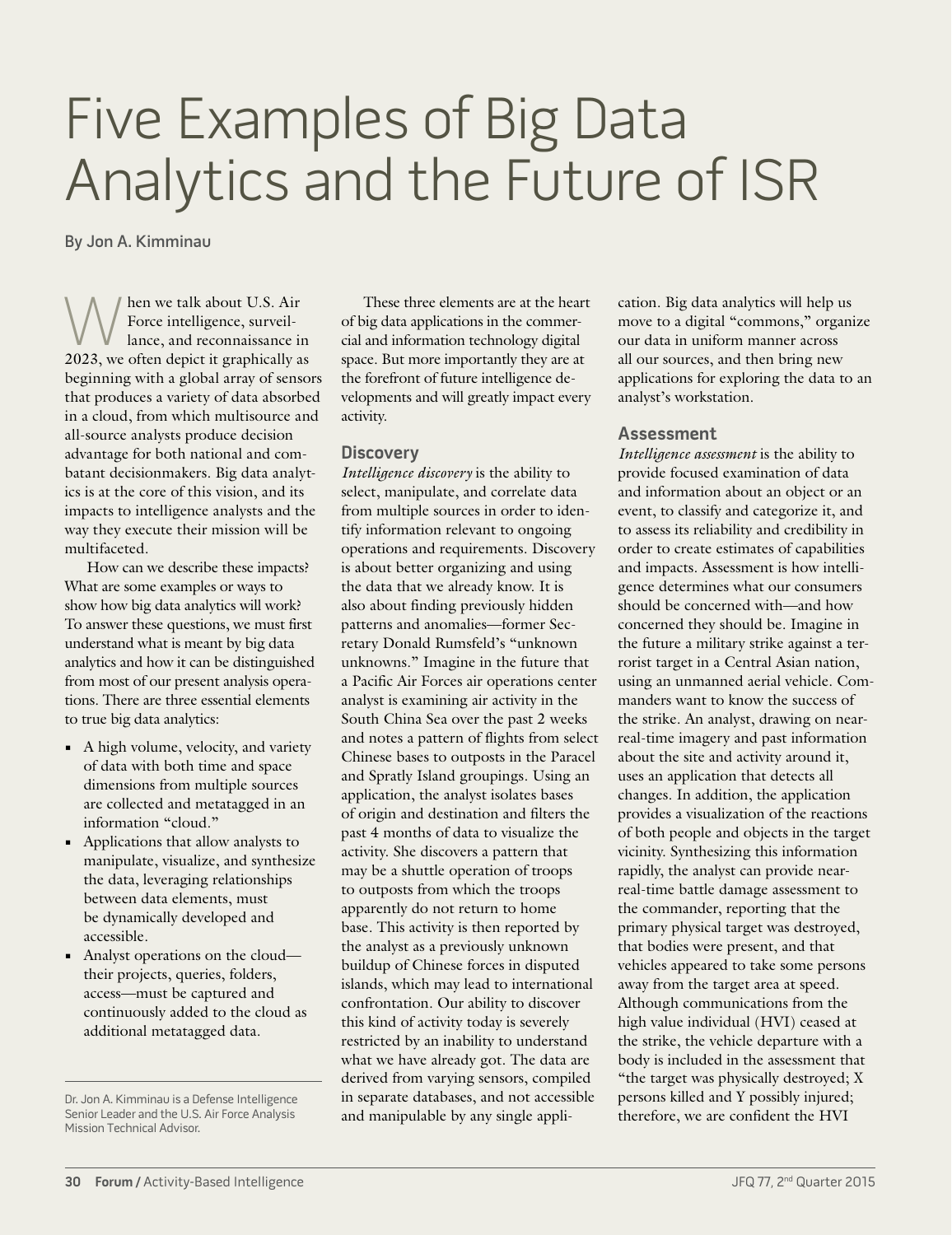was injured or killed in the action." At another level, the theater commander is apprised in near real time of the results of several simultaneous strikes, providing an assessment of campaign effectiveness. Our ability to execute both kinds of assessment today is hampered by lack of access to multiple sources, varying levels of security controls, a lack of tools to rapidly correlate and visualize the data, and lack of command and control applications to aggregate the reports into a near-real-time campaign battle damage assessment.

#### **Explanation**

*Intelligence explanation* is the ability to examine events and derive knowledge and insights from interrelated data in order to create causal descriptions and propose significance in greater contexts. Explanation is how intelligence provides our consumers narrative stories, relates events to broader situations, and identifies the core of what is going on. Imagine in the future a U.S. European Command analyst is tasked to look at an incident of civil unrest in southeastern Lithuania. After composing and executing a query and defining an area of interest, the system presents not only information on the event in question, but also that a fellow analyst is looking at a similar event in Estonia and that two other events of the past week are under examination by others. Examining the project folders of these analysts, she then follows a thread about Russian troop movements along the borders and an aerial reconnaissance intercept of a North Atlantic Treaty Organization platform by a Russian fighter. Collaborating with these and other analysts, an intelligence estimate is produced that projects a building confrontation of Lithuanian and Estonian separatists with host countries and potential provocation by Russian border elements. This type of assessment is difficult to produce today as data and information sets are often segregated by type of source and regional assignment. In addition, while analysts can collaborate today, it is more often a "pull" system where one asks those who are known to be working a

problem, rather than a "push" system where analysts may be automatically alerted to other similar work. Big data analytics expands the avenues for collaboration and multidisciplinary, shared expertise in a global, distributed enterprise.

#### **Anticipation**

*Intelligence anticipation* is the ability to warn and describe future states of the environment based on the manipulation and synthesis of past and present data. Anticipation includes near-term warning and longer term forecasting to alert and prepare decisionmakers to events relevant to their responsibilities. Imagine a Central Air Forces analyst whose responsibility is force protection surveillance of remaining U.S. bases in Afghanistan. Years of experience and lessons learned by the Joint Improvised Explosive Device Organization have been incorporated into system alert templates for a warning application. These templates respond to a variety of intelligence and open-source inputs when activated and focused on designated areas. When a large vehicle being towed on a major road near one base apparently stalls, sufficient indicators in the template create a warning for the analysts of a potential massive car bomb situation. The analyst reports the alert to base leadership and security teams, and protocols are followed to isolate and assess the vehicle. This kind of anticipatory intelligence is possible today only when collection resources are focused to deployed exploitation centers, and analysts there have both attention on the situation and the personal experience to look for appropriate indicators. Big data analytics can incorporate that experience into applications, cast the security net far wider, and recognize potential situations much quicker.

#### **Delivery**

*Intelligence delivery* is the ability to develop, tailor, and present intelligence products and services according to customer requirements and preferences. Delivery is about both intelligence products—from tactical reports to fullblown finished intelligence estimates and intelligence services, ranging from crew threat briefings to daily intelligence assessments at headquarters to real-time analyst response to requests for information. Imagine a flag officer in a theater combatant command position reading a classified daily briefing on a digital pad. One item deals with a past day event of a U.S. reconnaissance platform being intercepted by an adversary military fighter. The senior leader then taps an icon titled "recent recce [reconnaissance] intercepts" and is provided a list of both local and global intercepts for the past six months. Noting several in his own area of responsibility, the leader also taps an icon titled "recent provocative incidents" and discovers several ship confrontations in international waters and an intelligence estimate and open news media editorial both assessing the increased provocations as being intended to influence an upcoming Secretary of Defense military visit. The ability for a consumer to draw on the context of an intelligence report service for a broader variety of relevant information exists only in a limited fashion today—dependent on extensive, manual preparation of the background data and hyperlinks to it—but a big data infrastructure can automate the foundational background analytics.

Big data analytics offers the potential to revolutionize how analysis supports our warfighters and national decisionmakers with intelligence—the decision advantage in national security. This revolution extends across the spectrum of intelligence analysis activity—from discovery and assessment, to explanation and anticipation, to delivery. **JFQ**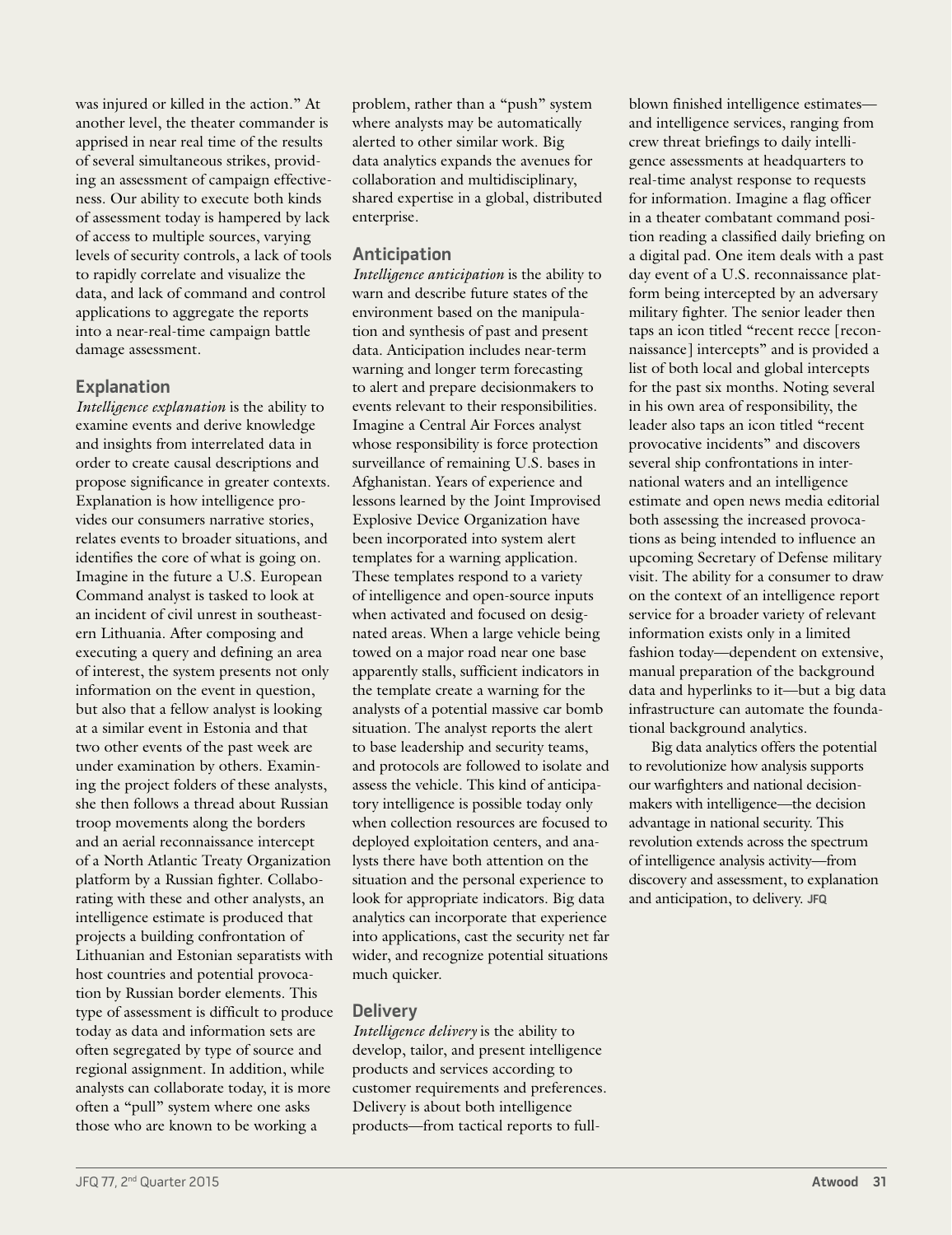(continued from page 29)

and archived multi-INT data analyzed in a forensic manner can be as or more important than data obtained near real time.<sup>21</sup> Additionally, an ABI analyst will not be biased toward an archived dataset that was specifically part of the targeted collection deck. In fact, incidentally collected data may be as or more significant than data collected in a targeted fashion. In some cases, data may need to be reexploited and analyzed based on additional information or may be repurposed for a different target within the same collection window.

#### **Establishing the ABI Methodology**

The described examples reveal how ABI methodology provides insight earlier in the intelligence process, enabling analysts to spend more time gaining context and analyzing the problem, while machine-to-machine processing interfaces and correlates the georeferenced data automatically. This new paradigm, as reflected in figure 3 (with flipped pyramid), reveals how the DOD intelligence enterprise could shift its model of exploiting approximately 80 percent of the collected data to one focused only on the pertinent 20 percent.22 By analyzing only the pertinent information and focusing the PED efforts, there will be a net manpower and cost savings to answer the key intelligence questions in an ABI-enabled and discovery focused environment.

The DOD intelligence enterprise must avoid the temptation to focus purely on acquiring the next widget or-specific toolset and focus first on developing the proper big data–enabled analytic environment. Although these developmental ABI toolsets will be invaluable to eventually executing the methodology, the first foundational step for DOD to derive maximum value from its data must be to ensure that the sensor collection-to-analysis timeline is quick enough to detect a pattern. This process must take place in a matter of minutes to be truly actionable by a warfighter, not days (as seen in today's multi-INT analysis paradigm). To

accomplish this, the architecture must be able to scale to the level required to retrieve and transmit the vast new and old data sources and store the datasets efficiently for extended periods of time for archival analysis.

Available technologies such as the Cloud and High Performance Computing with advanced algorithms have matured rapidly and may provide the proper solution space to handle the data storage dilemma and processing of complex datasets that enable ABI. However, the Cloud and High Performance Computing do not completely resolve the requisite architecture and bandwidth requirements to transmit and retrieve large disparate datasets from the sensor to the analyst in a timely fashion.

The time is right to move toward an integrated DOD and national intelligence enterprise architecture "with budget realities, current state of technologies and a sense of urgency in the IC leadership all combining to create an optimal climate for positive change," according to the IC Chief Information Officers in an IC Information Technology Enterprise (ITE) white paper.23 In 2012, the Director of National Intelligence moved to transform a historically agency-centric IT approach to a new model of common architecture—labeled IC ITE, which will provide the IT shared services model for the national IC. The five leading national intelligence agencies—Central Intelligence Agency, National Security Agency, National Geospatial-Intelligence Agency, Defense Intelligence Agency, and National Reconnaissance Office—have combined efforts to move the community to a "single, secure, coherent, mutually operated and integrated IC IT Enterprise."24 With over 70 percent of the IC under DOD, the IC and DOD have ideally paired to share a common vision and have a similar timeline and path ahead to ensure a broader intelligence enterprise approach. The DOD and IC share the same vision but are working on parallel solutions that are not necessarily creating a completely integrated intelligence enterprise with analytical

transparency—allowing a seamless collaborative environment.25

The Defense Information Systems Agency (DISA) has been charged with the herculean task of consolidating and integrating multiple DOD networks into one common, shared network known as the Joint Information Environment (JIE). Ostensibly, the JIE currently faces the challenge of interacting and competing DOD program offices and being funded only by participants who desire increased IT efficiencies. Furthermore, the IC ITE task force recently stated that the JIE "is neither an enterprise (requiring common mission and leadership) nor an architecture (requiring tight management of implementation)."26 In fact, Admiral David Simpson, DISA Vice Director, pointed out that the JIE "is not a program of record or a joint program office."27 This troubling state of affairs suggests that DOD should reexamine the JIE and the end-goal of creating a common, integrated network when it does not include complete DOD buy-in, and more important, is not in sync with the IC ITE construct. This two-pronged approach with both JIE and IC ITE will drive many DOD intelligence organizations to pick between the two or, even worse, to have to develop a hybrid system that interacts with both. In fact, the Air Force ISR 2023 strategy contends that to handle the challenges of data overflow and to transform to an ABI methodology, the Air Force ISR enterprise must be a "full partner of the IC-ITE and JIE."28 This approach portends an enterprise with uncommon IT services, disparate architectures, and an untenable budget during a more constrained economic environment.

#### **Conclusion**

Using the four-pillared approach, ABI will provide solutions to assembling an answer by fitting small bits of linked yet disparate information from brief ISR windows into a complete picture. This will enable analysts to pull meaningful images from a sea of pictures, enabling discovery and greater context across the fabric of data for subsequent analysis. The success of ABI relies on the inte-